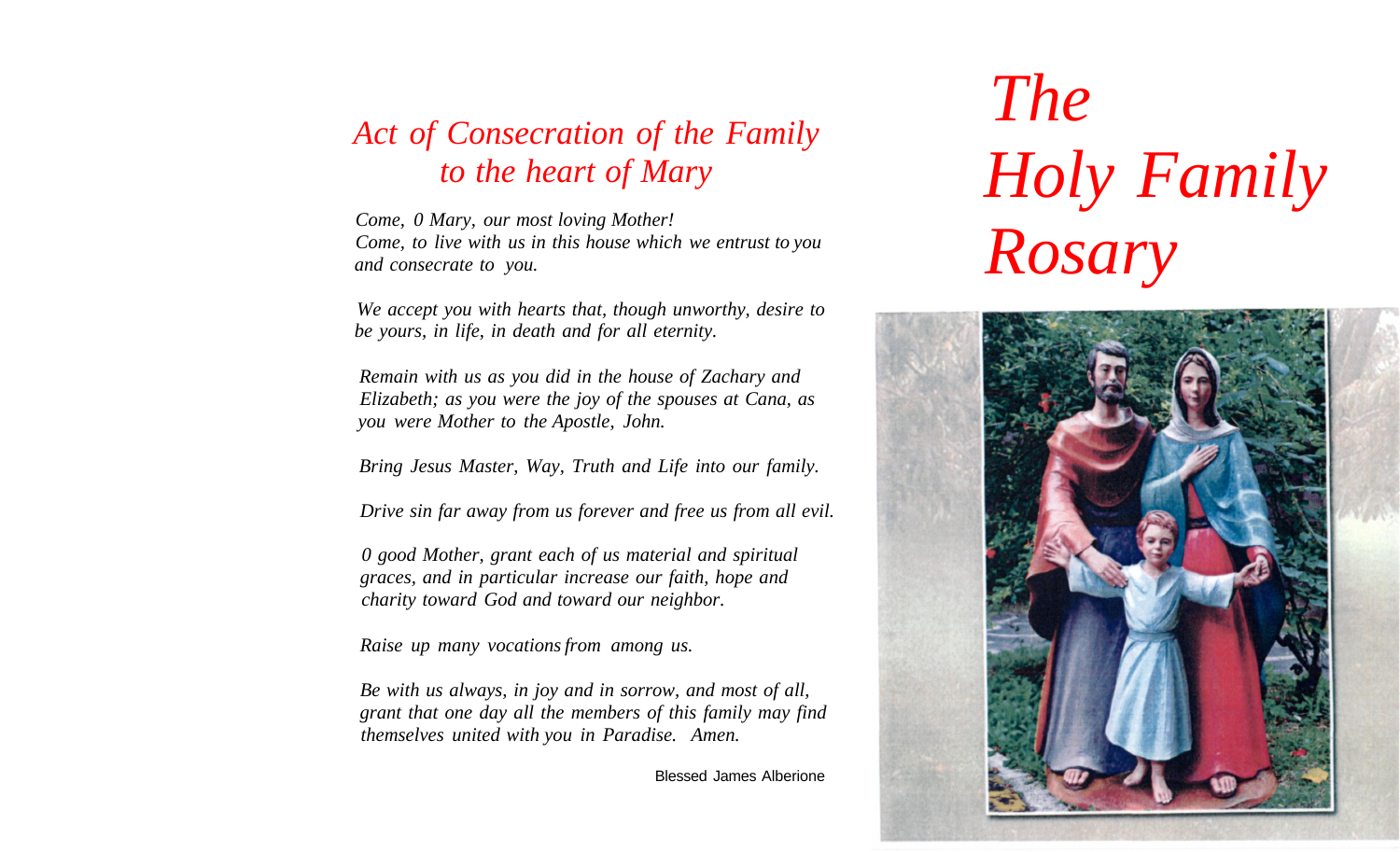## *Litany of the Holy Family*

Lord , hav e mercy. Christ , hav e mercy. Lord , hav e mercy. Christ, hear us. Chris t graciousl y hea r us Go d th e Fathe r i n Heaven Go d th e Son , Redeemer o f th e world God , th e Hol y Spirit Hol y Trinity , On e God Jesus , So n o f th e livin g God, wh o becam e ma n for lov e o f us an d sanctifie d famil y living

Lord , hav e mercy. Christ , hav e mercy. Lord , hav e mercy. Christ, hear us. Christ, graciously hear us. Hav e merc y o n us.

Jesus , Mar y an d Joseph , honored b y al l a s "th e Hol y Family," Hol y Family , reflectio n o n earth o f th e Mos t Hol y Trinity, Hol y Family , perfec t mode l of ever y virtue, Hol y Family , glorifie d b y th e song o f angels, Hol y Family , honore d b y th e shepherds an d b y th e gift s o f th e Magi, Hol y Family , exalte d b y hol y Simeon, Hol y Family , persecute d an d force d to tak e refug e i n a paga n land, Hol y Family , mos t faithfu l t o God' s laws, Hol y Family , whos e hea d i s mode l of paterna l love, Hol y Family , whos e Mothe r i s model o f materna l love, Com e t o ou r aid

# *The Holy Family Rosary*

### **First** Mystery: Mary and Joseph accept the will of **God**

From the Gospel of Luke: In the sixth month the angel Gabriel was sent by God to a town in Galilee called Nazareth, to a virgi n betrothe d t o a ma n name d Joseph , o f th e Hous e o f David; an d th e virgin' s nam e was Mary . H e wen t i n an d sai d t o her: "Rejoice, so highly favored! The Lord is with you ..."

But Mary said to the angel, "How can this come about, since I a m a virgin? " "Th e Hol y Spiri t wil l com e upo n you, " th e angel answere d an d th e powe r o f th e Mos t Hig h wil l cove r yo u wit h its shadow. And so the child will be holy and will be called Son of God . . ." And Mary said: " I am the handmaid of the Lord, let it b e don e t o m e accordin g t o you r word. " (1 , 34-38).

#### *Our Father. . .*

*Hail, 0 Family of Nazareth, Jesus, Mary and Joseph, blessed are you by God and blessed is the Son of God born to you, Jesus.* 

*Holy Family of Nazareth, we consecrate ourselves to you. Sustain and protect our family in your love. Amen (10 times).*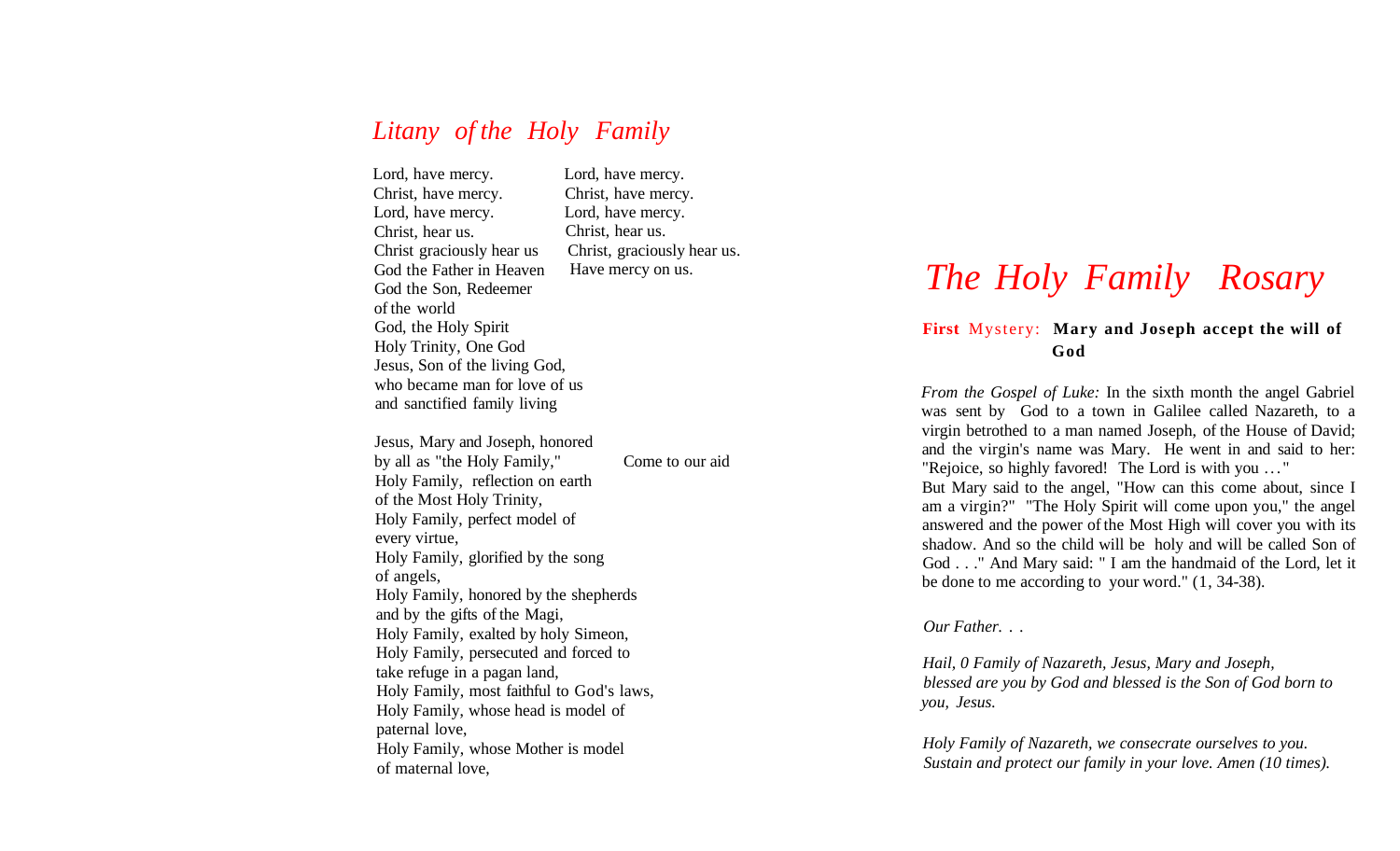## **Second Mystery: Mary and Joseph adore their Son, born for us.**

*From the Gospel of Luke:* Now at this time Caesar Augustus issued a decree for a census of the whole world to be taken . . . Everyone went to his own town to be registered. So Joseph set out from the town of Nazareth in Galilee and traveled up to Judea to the town of David called Bethlehem .. . in order to be registered together with Mary, his wife, who was with child. While they were there the time came for her to have her child, and she gave birth to a son, her first-born. She wrapped him in swaddling clothes, and laid him in a manger because there was no room for them at the inn. (2, 1-7).

*Our Father, etc (as after the First Mystery).* 

## **Third Mystery: Mary and Joseph endure the sufferings of exile.**

*From the Gospel of Matthew:* The angel of the Lord appeared to Joseph in a dream and said: "Get up, take the child and his mother with you, and escape into Egypt, and stay there until I tell you, because Herod intends to search for the child and to do away with him." So Joseph got up and, taking the child and his mother with him, left that night for Egypt, where he stayed until Herod was dead. (2, 13 - 15).

*Our Father, etc.* 

## **Fourth Mystery: Mary and Joseph return to Nazareth.**

*From the Gospel of Matthew:* After Herod's death, the angel of the Lord appeared in a dream to Joseph in Egypt and said: "Get up, take the child and his mother with you and go back to the land of Israel, for those who wanted to kill the child are dead. So Joseph got up and, taking the child and his mother with him, went back to the land of Israel. But when he heard that Archelaus had succeeded his father, Herod, as ruler of Judaea he was afraid to go there, and being warned in a dream he left for the region of Galilee. There he settled in a town called Nazareth. In this way the words spoken through the prophets were to be fulfilled: *He will be called a Nazarene.* 

*Our Father, etc.* 

## Fifth Mystery: Mary and Joseph share suffering when Jesus seems lost.

*From the Gospel of Luke:* Every year his parents used to go to Jerusalem for the feast of the Passover. When he was twelve years old they went up for the feast as usual. When they were on their way home after the feast, the boy Jesus stayed behind in Jerusalem without his parents knowing it . . . Three days later they found him in the Temple, sitting among the doctors, listening to them and asking them questions. And all those who heard him were astounded at his intelligence and his replies. They were overcome when they saw him, and his mother said to him, "My child, why have you done this to us? See how worried your father and I have been looking for you." And he replied: "Why were you looking for me? Did you not know that I must be busy with my Father's affairs? " But they did not understand what he meant. ( 2,41-50).